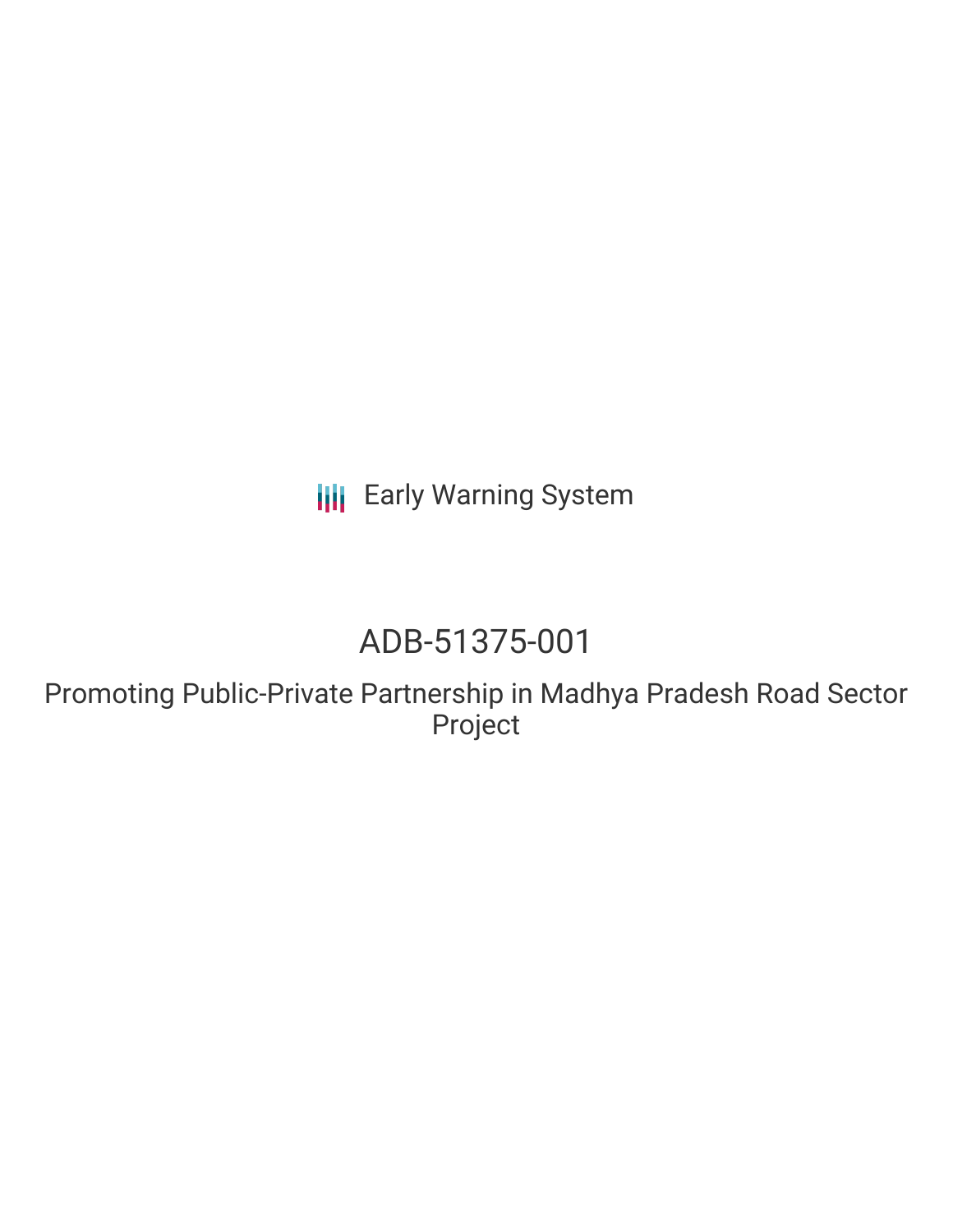

# Ш

# Early Warning System Promoting Public-Private Partnership in Madhya Pradesh Road Sector Project

### **Quick Facts**

| <b>Countries</b>               | India                                                                 |
|--------------------------------|-----------------------------------------------------------------------|
| <b>Specific Location</b>       | Madhya Pradesh                                                        |
| <b>Financial Institutions</b>  | Asian Development Bank (ADB)                                          |
| <b>Status</b>                  | Proposed                                                              |
| <b>Bank Risk Rating</b>        | Α                                                                     |
| <b>Borrower</b>                | Government of India, Madhya Pradesh Road Development Corporation Ltd. |
| <b>Sectors</b>                 | Transport                                                             |
| <b>Investment Type(s)</b>      | Loan                                                                  |
| <b>Investment Amount (USD)</b> | $$490.00$ million                                                     |
| <b>Loan Amount (USD)</b>       | \$490.00 million                                                      |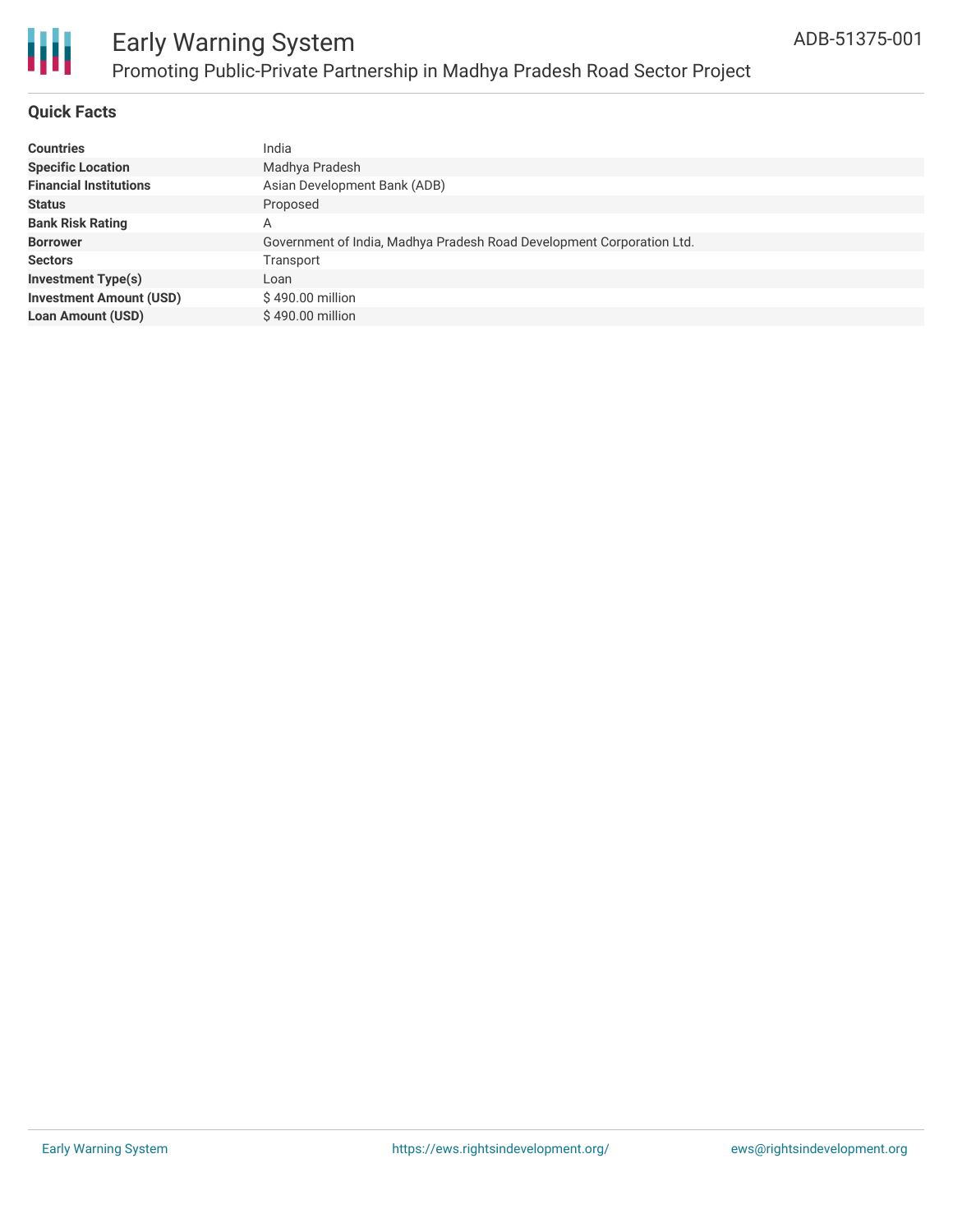

### **Project Description**

According to the bank website, "the proposed project is designed to improve transport connectivity in Madhya Pradesh by rehabilitating and upgrading about 2,200 kilometers of state highways and major district roads. It will involve upgrading newly declared state highways to two-lane width, and single-lane major district roads to intermediate lanes. The project will be implemented under the hybrid annuity model (HAM), which is a form of public-private partnership."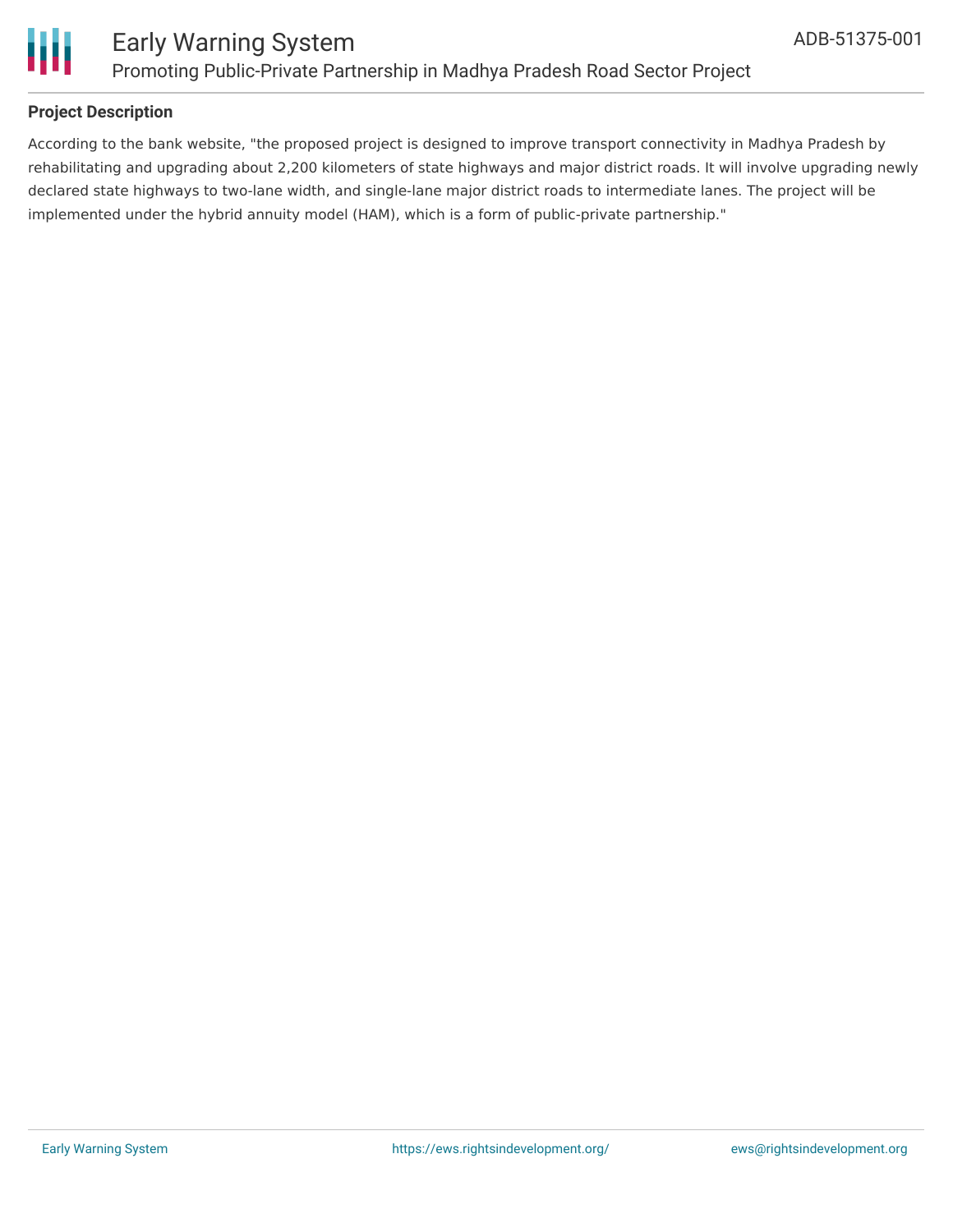

# Early Warning System Promoting Public-Private Partnership in Madhya Pradesh Road Sector Project

### **Investment Description**

Asian Development Bank (ADB)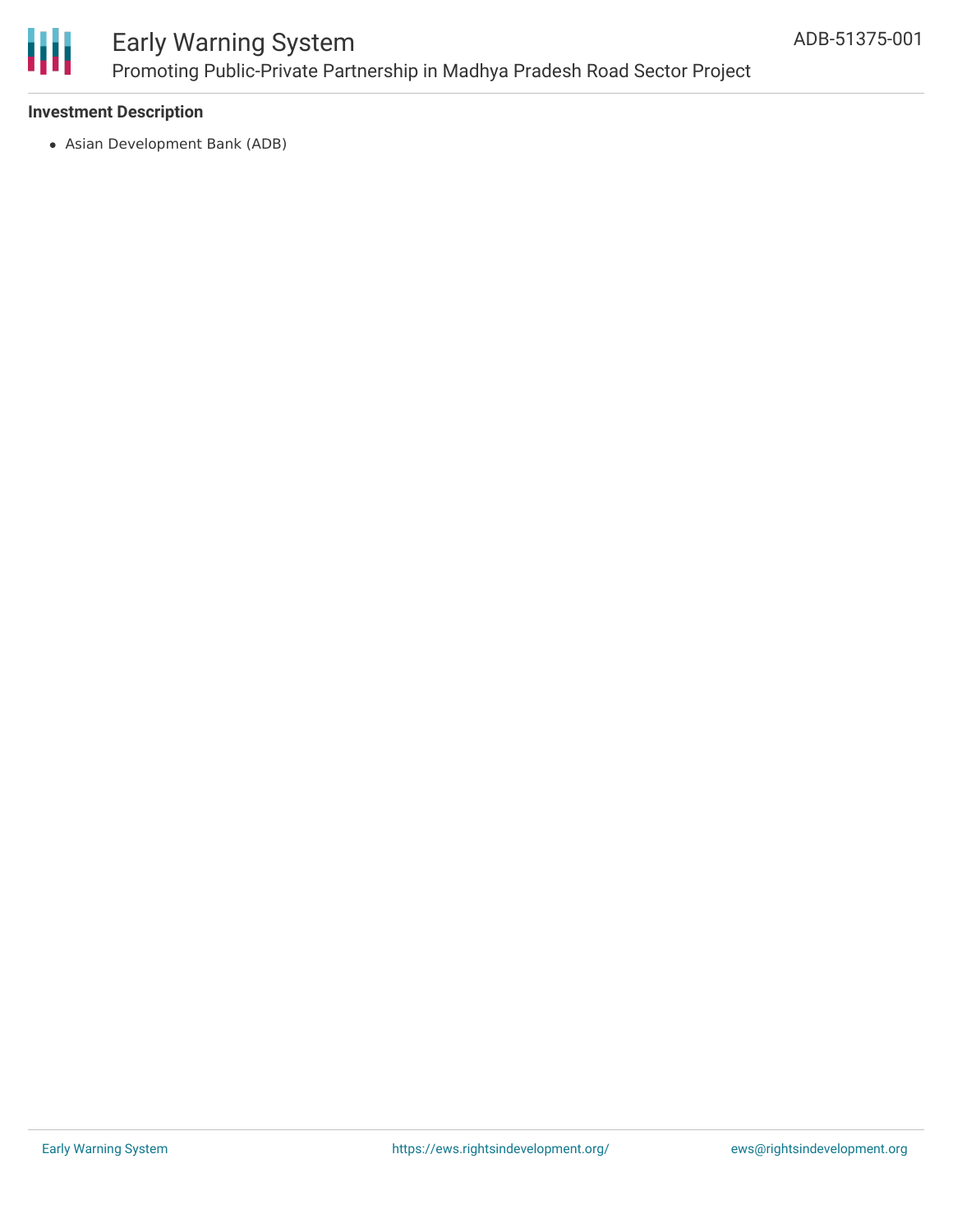

# Early Warning System

# Promoting Public-Private Partnership in Madhya Pradesh Road Sector Project

| <b>Private Actor 1</b>   | <b>Private Actor</b><br>1 Role | <b>Private Actor</b><br>1 Sector | <b>Relation</b> | <b>Private Actor 2</b>                           | <b>Private Actor</b><br>2 Role | <b>Private Actor</b><br>2 Sector |
|--------------------------|--------------------------------|----------------------------------|-----------------|--------------------------------------------------|--------------------------------|----------------------------------|
| $\overline{\phantom{0}}$ | $\overline{\phantom{a}}$       | $\overline{\phantom{a}}$         | $\sim$          | Madhya Pradesh Road Development Corporation Ltd. | Client                         | $\overline{\phantom{a}}$         |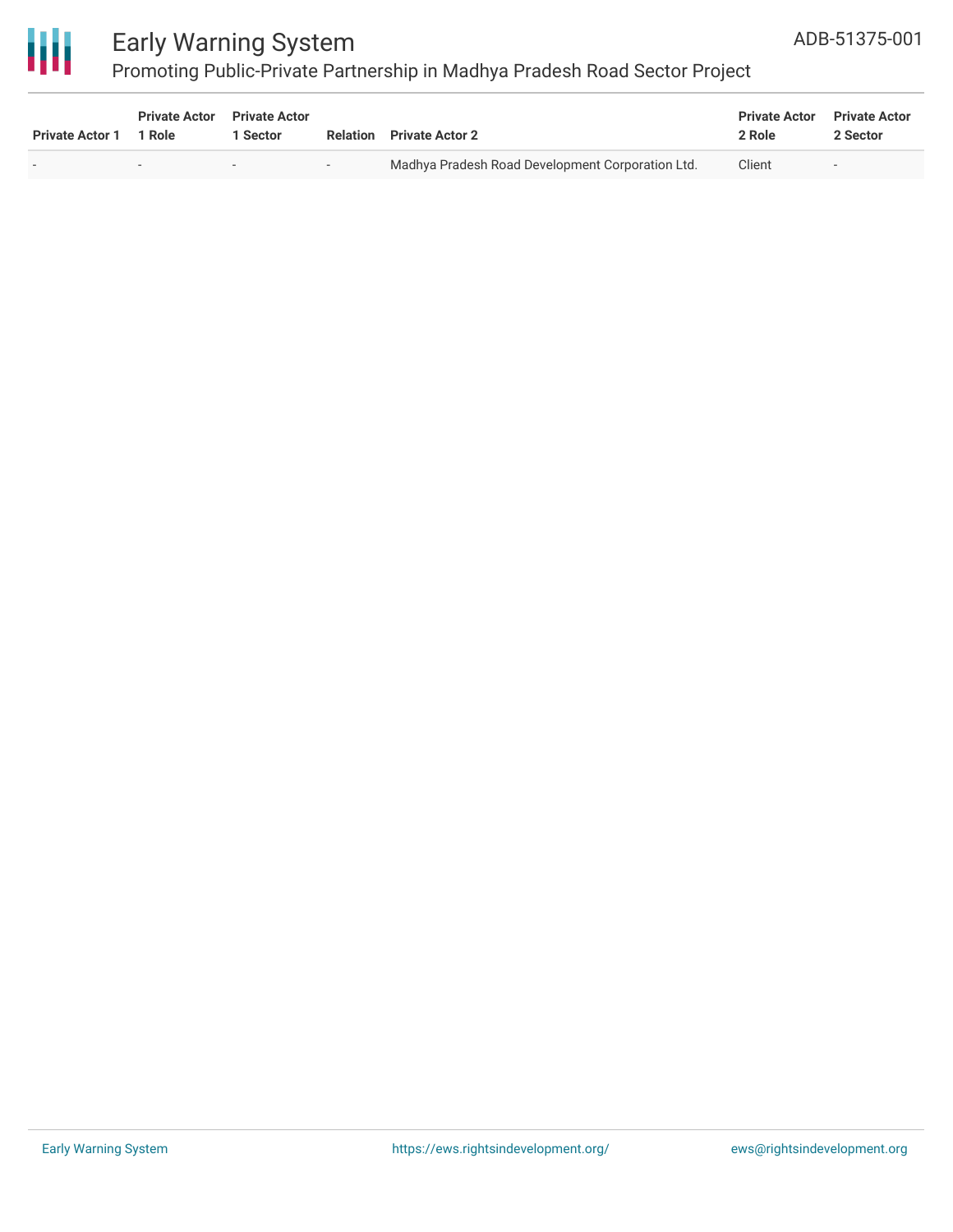

### Early Warning System Promoting Public-Private Partnership in Madhya Pradesh Road Sector Project

### **Contact Information**

**Responsible ADB Officer** Yeo, Kai Wei **Responsible ADB Department** South Asia Department **Responsible ADB Division** Transport and Communications Division, SARD **Executing Agencies** Government of Madhya Pradesh Madhya Pradesh Road Devt Corporation 16-A, Arera Hills Bhopal - 462 011, India Madhya Pradesh Road Development Corporation Ltd. 45-A Arera Hills, Bhopal, 462011 Madhya Pradesh, India

### **ACCOUNTABILITY MECHANISM OF ADB**

The Accountability Mechanism is an independent complaint mechanism and fact-finding body for people who believe they are likely to be, or have been, adversely affected by an Asian Development Bank-financed project. If you submit a complaint to the Accountability Mechanism, they may investigate to assess whether the Asian Development Bank is following its own policies and procedures for preventing harm to people or the environment. You can learn more about the Accountability Mechanism and how to file a complaint at: http://www.adb.org/site/accountability-mechanism/main